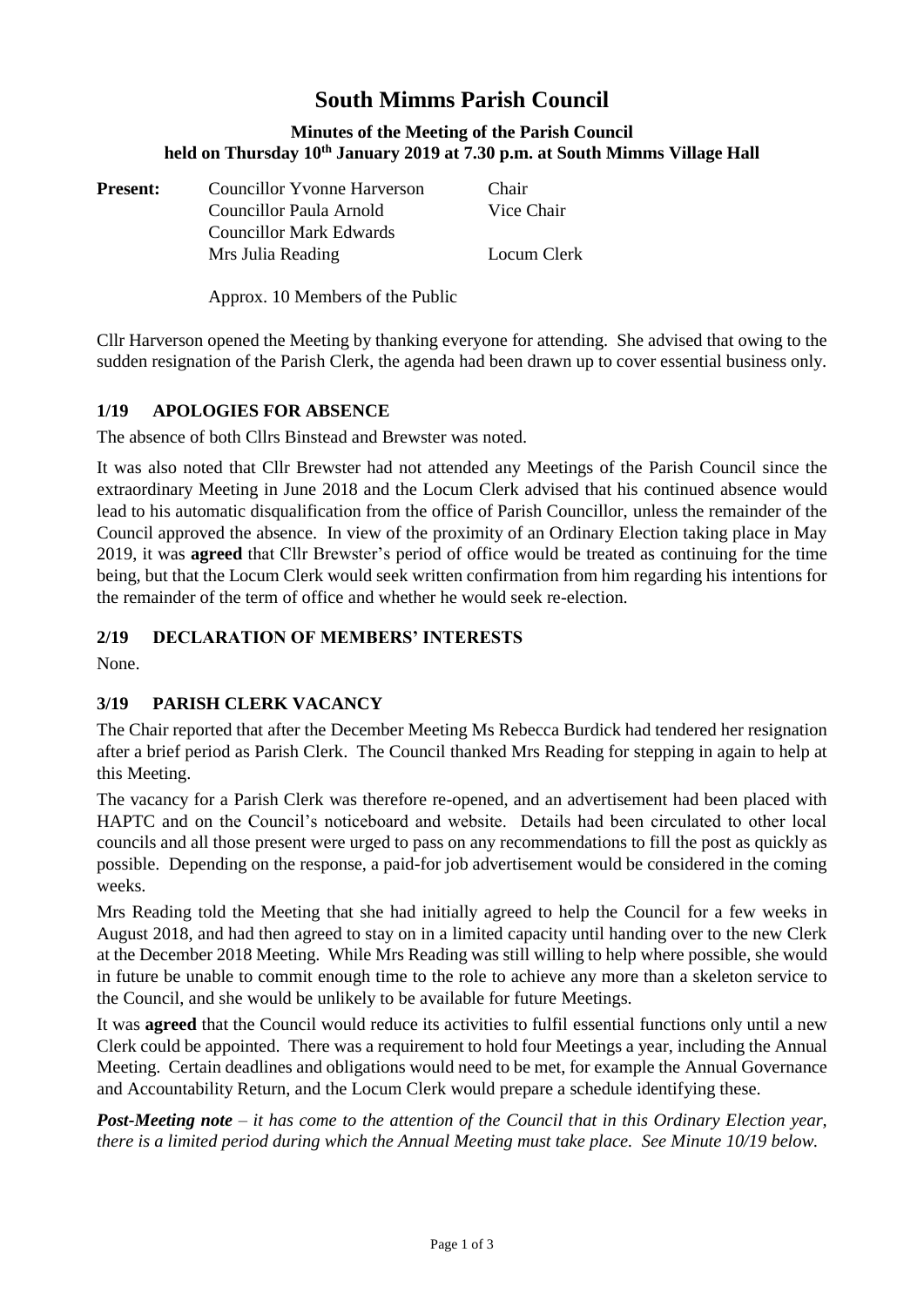# **4/19 MINUTES OF THE MEETING OF THE PARISH COUNCIL HELD ON 6 th DECEMBER 2018**

The minutes of the Meeting of the Parish Council held on 6 th December 2018 were **agreed** as a true record and signed by the Chair.

## **5/19 MATTERS ARISING**

Arising from minute 126/18, Cllr Edwards spoke again of the earmarked funds held in respect of Community Infrastructure Levy (CIL) funds received in 2017/18 and 2018/19.

It was clear that in general CIL funds must be spent on projects directly linked to infrastructure changes resulting from increased development in the area, and that routine repairs and maintenance of existing infrastructure appeared not to qualify. It was also noted in response to a question from the audience that all councils [in England] were expressly prohibited from spending any money, whether from CIL or other fund sources, on maintaining or improving church property, other than for the maintenance of a closed churchyard.

Cllr Harverson recalled a casual conversation she had had with the head teacher of St Giles Primary School regarding a possible extension of the playground area and queried whether this type of project might qualify for funding or part-funding from CIL money. Cllr Edwards thought that there was likely to be a case for expenditure of this nature but cautioned against making assumptions

It was **agreed** that more definitive advice should be sought from Hertsmere Borough Council about acceptable uses of CIL funds and Cllr Edwards volunteered to investigate this and report to a future Meeting.

# **6/19 SCHEDULE OF PAYMENTS**

**Resolved** that the following payments be approved:

| <b>Item</b>                              | Payee     | <b>Amount</b> | <b>Cheque</b> Dated |            |
|------------------------------------------|-----------|---------------|---------------------|------------|
| Locum clerk, expenses                    | J Reading | £17.99        | 000308              | 10/01/2019 |
| Locum clerk, salary                      | J Reading | £367.50       | 000309              | 10/01/2019 |
| Transfer from deposit to current account |           | £1500.00      | n/a                 | TBC -      |

## **7/19 BUDGET FOR FINANCIAL YEARS 2018/19 and 2019/20**

A schedule of budget v expenditure for the current year was considered alongside draft budget estimates for the forthcoming year commencing 1<sup>st</sup> April 2019.

Owing predominantly to the extended vacancy for the Parish Clerk, costs had been significantly lower than expected and in practice this was likely to continue at least until the end of the current financial year. A surplus of income over expenditure was therefore expected to be carried forward to 2019/20 and would added to the Council's reserve funds.

The Council would be liable for the costs of the Ordinary Election scheduled for May 2019; however the amount could vary between c. £100 and up to c. £2000 depending on whether or not the election was contested. Funds had been set aside in preparation for the possibility that more than five candidates would stand at the election, and this contingency would be carried forward in reserves if not needed.

Cllr Edwards suggested that some non-recurring items of expenditure in 2019/20 should be met from reserves and excluded from the calculation of the precept request to be considered in the next item.

The budget schedule appended to these minutes was **approved unanimously** as a working document in view of the uncertainties over the duration of the vacancy for Parish Clerk.

# **8/19 PRECEPT REQUEST TO HERTSMERE BOROUGH COUNCIL FOR 2019/20**

It was noted from Hertsmere Borough Council's Corporate Director's letter of 23 November 2018 that the proposed Council Tax Base for South Mimms was 319.8, and that a precept request from the Parish Council was needed by Hertsmere by Thursday 24<sup>th</sup> January 2019.